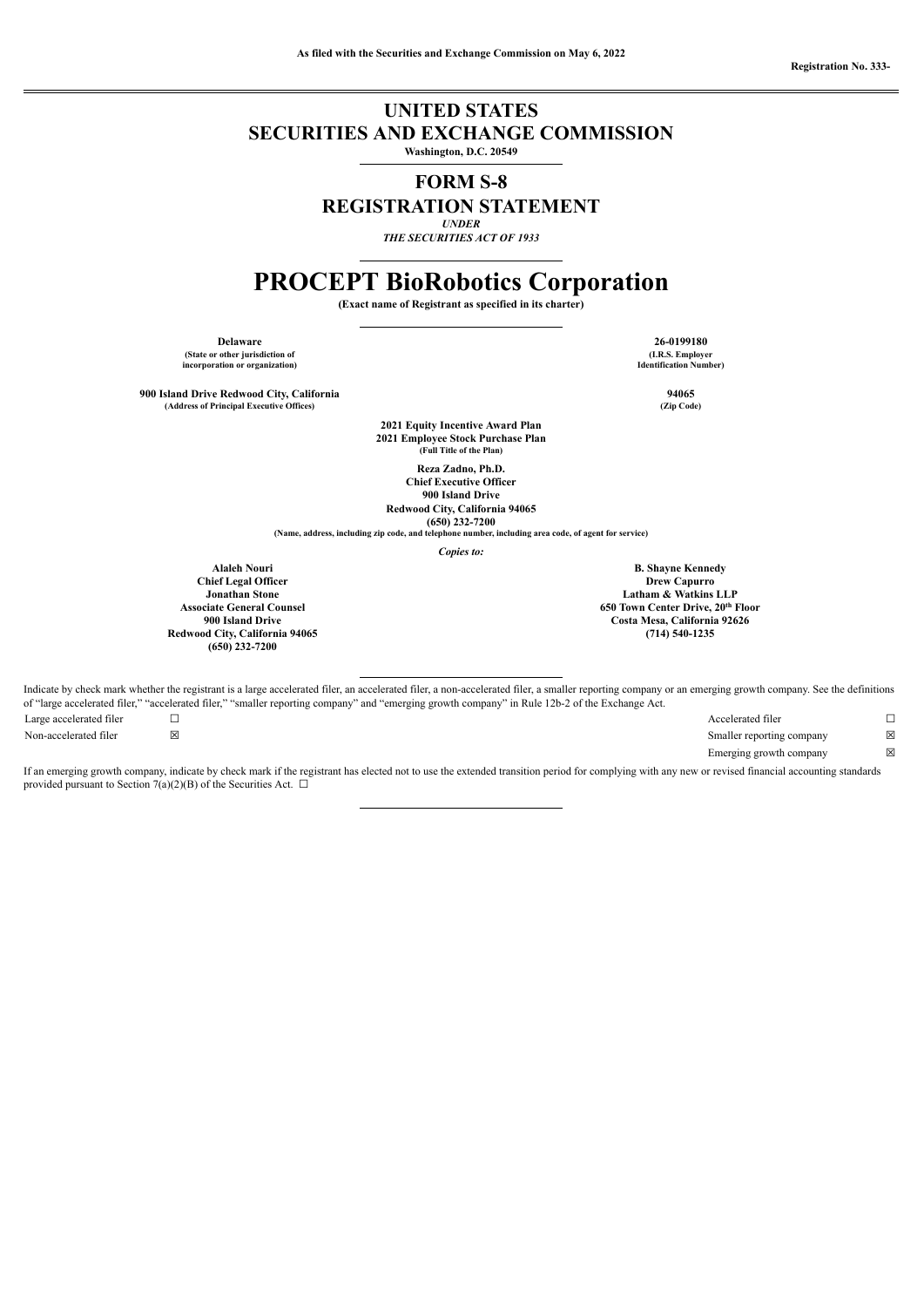## **EXPLANATORY NOTE**

This Registration Statement on Form S-8 is being filed with the Securities and Exchange Commission for the purpose of registering an additional 2,620,548 shares of common stock, par value \$0.00001 per share, of PROCEPT BioRobotics Corporation (the "Registrant"), issuable under the following employee benefit plans for which registration statement on Form S-8 (File No. 333- 259586) is effective: (i) the 2021 Equity Incentive Award Plan which, as a result of an automatic annual increase provision therein, added 2,183,790 shares of common stock, and (ii) the 2021 Employee Stock Purchase Plan which, as a result of the operation of an annual increase provision therein, added 436,758 shares of common stock.

Pursuant to General Instruction E to Form S-8, the contents of the above-referenced prior registration statements are incorporated into this Registration Statement by reference to the extent not modified or superseded hereby or by any subsequently filed document, which is incorporated by reference herein or therein.

## **Item 8. Exhibits.**

<span id="page-1-0"></span>

| Exhibit<br><b>Number</b> | <b>Exhibit Description</b>                                                                                         | Form    | <b>Incorporated by Reference Date</b> | Number   | Filed<br>Herewith |
|--------------------------|--------------------------------------------------------------------------------------------------------------------|---------|---------------------------------------|----------|-------------------|
| 4.1                      | Amended and Restated Certificate of Incorporation, as in effect upon the closing of<br>the initial public offering | $S-1/A$ | 09/08/21                              | 3.1      |                   |
| 4.2                      | <u>Amended and Restated Bylaws, as in effect upon the closing of the initial public</u><br>offering                | $S-1/A$ | 09/08/21                              | 3.2      |                   |
| 5.1                      | Opinion of Latham & Watkins LLP                                                                                    |         |                                       |          | X                 |
| 23.1                     | Consent of Latham & Watkins LLP (included in Exhibit 5.1)                                                          |         |                                       |          | X                 |
| 23.2                     | Consent of PricewaterhouseCoopers LLP, independent registered public accounting<br>tırm                            |         |                                       |          | X                 |
| 24.1                     | <u>Power of Attorney (included on signature page)</u>                                                              |         |                                       |          | X                 |
| 99.1                     | 2021 Equity Incentive Award Plan                                                                                   | $S-1/A$ | 09/08/21                              | 10.11    |                   |
| 99.1(a)                  | Form of Option Agreement under the 2021 Equity Incentive Award Plan                                                | $S-1/A$ | 09/08/21                              | 10.11(a) |                   |
| 99.1(b)                  | Form of RSU Agreement under the 2021 Equity Incentive Award Plan                                                   | $S-1/A$ | 09/08/21                              | 10.11(b) |                   |
| 99.2                     | 2021 Employee Stock Purchase Plan                                                                                  | $S-1/A$ | 09/08/21                              | 10.12    |                   |
| 107                      | <b>Fee Filing Table</b>                                                                                            |         |                                       |          | X                 |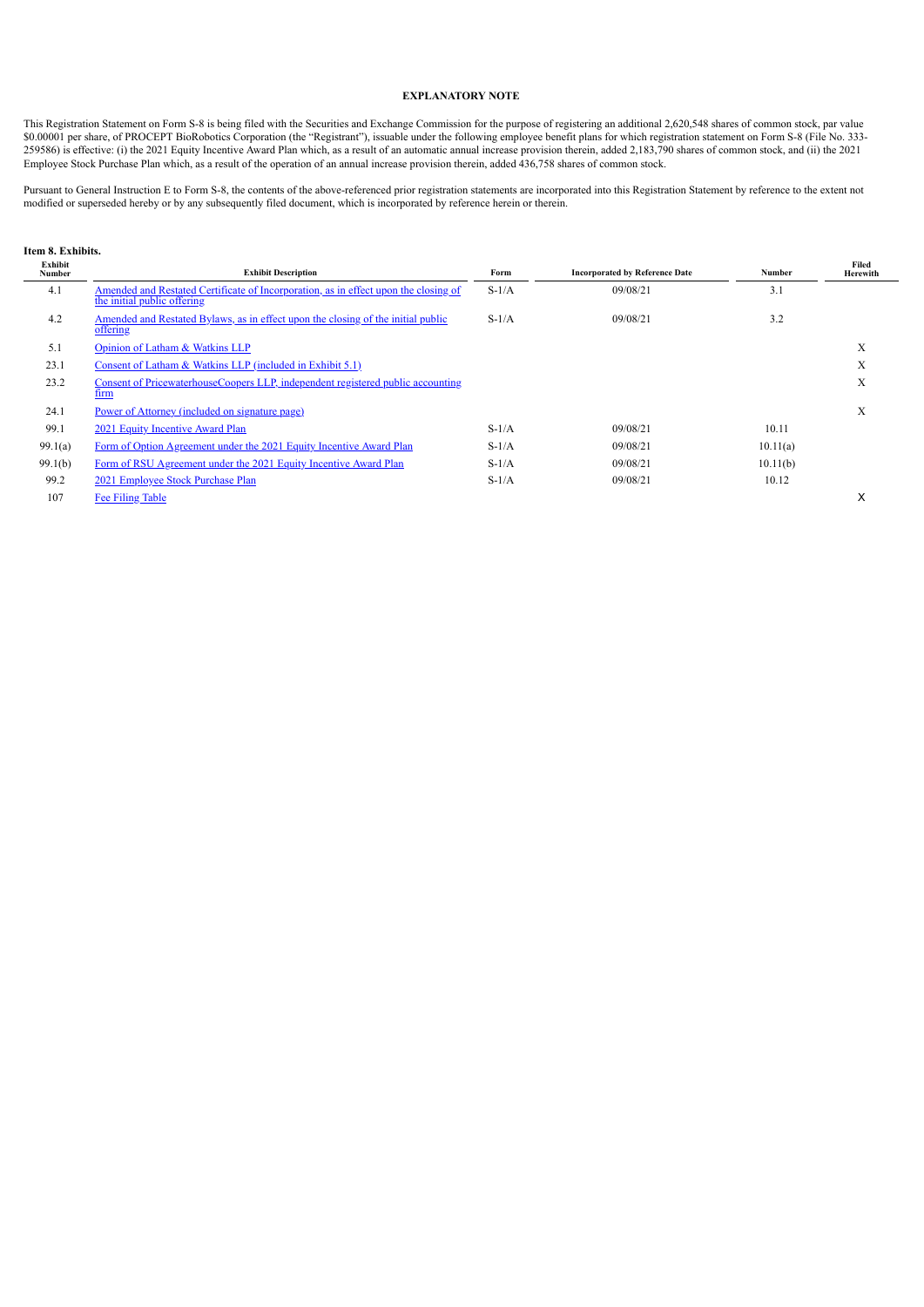## **SIGNATURES**

Pursuant to the requirements of the Securities Act of 1933, as amended, the Registrant certifies that it has reasonable grounds to believe that it meets all of the requirements for filing on Form S-8 and has duly caused this registration statement to be signed on its behalf by the undersigned, thereunto duly authorized, in the City of Redwood City, State of California, on this 6th day of May, 2022.

## **PROCEPT BioRobotics Corporation**

By: /s/ Reza Zadno

Reza Zadno, Ph.D. Chief Executive Officer

#### **POWER OF ATTORNEY**

KNOW ALL PERSONS BY THESE PRESENTS, that each person whose signature appears below does hereby constitute and appoint Reza Zadno and Kevin Waters, and each of them, with full power of substitution and full power to act without the other, as his or her true and lawful attorney-in-fact and agent to act for him or her in his or her name, place and stead, in any and all capacities, to sign any and all amendments (including post-effective amendments) to this registration statement, and to file this registration statement, with all exhibits thereto, and other documents in connection therewith, with the Securities and Exchange Commission, granting unto said attorneys-in-fact and agents, and each of them, full power and authority to do and perform each and every act and thing requisite and necessary to be done in order to effectuate the same as fully, to all intents and purposes, as they or he or she might or could do in person, hereby ratifying and confirming all that said attorneys-in-fact and agents, or any of them, may lawfully do or cause to be done by virtue hereof.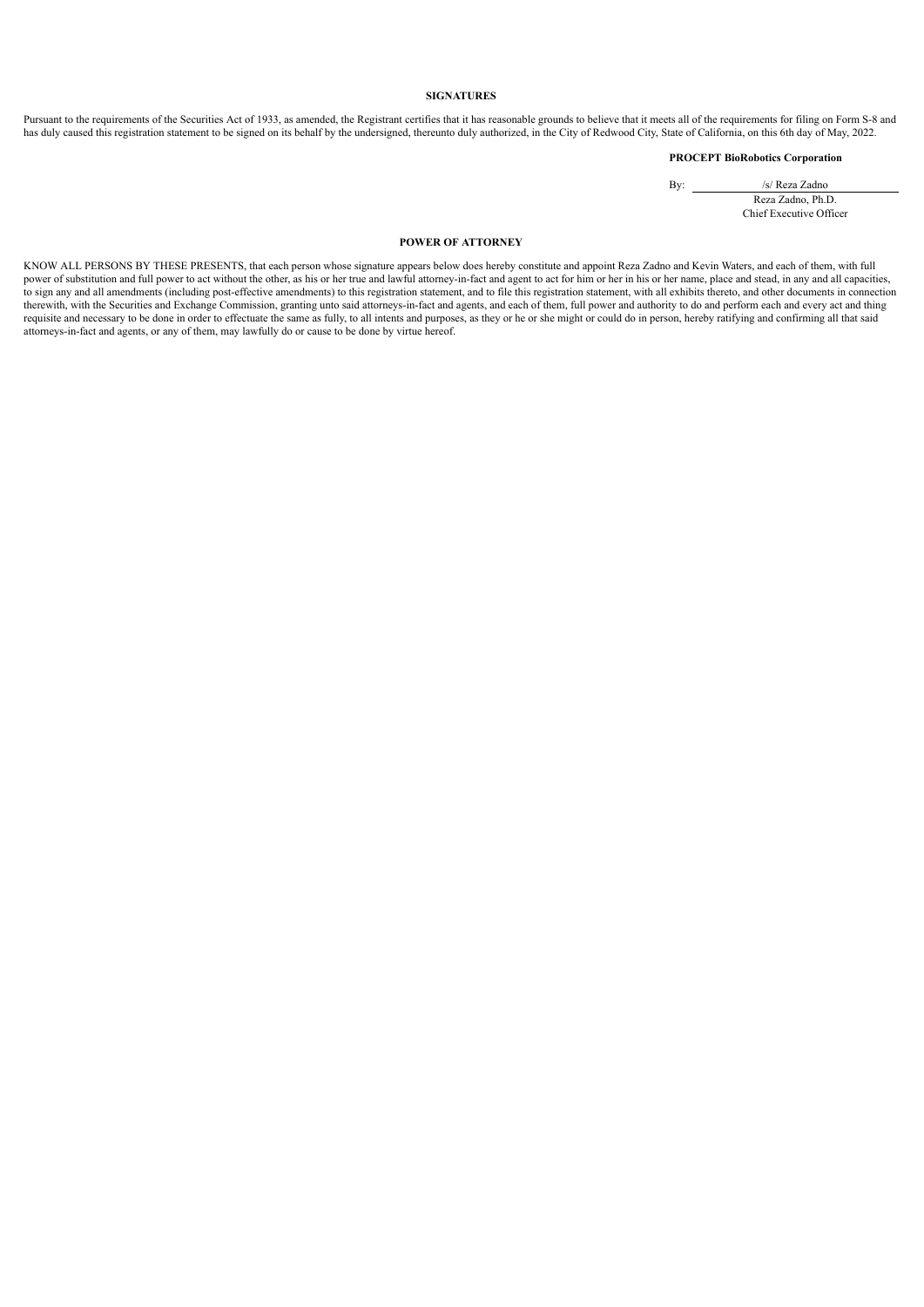Pursuant to the requirements of the Securities Act of 1933, as amended, this registration statement has been signed by the following persons in the capacities and on the date indicated.

| Signature                                                  | Title                                                                   | Date        |  |
|------------------------------------------------------------|-------------------------------------------------------------------------|-------------|--|
| /s/ Reza Zadno                                             | Director and Chief Executive Officer                                    | May 6, 2022 |  |
| Reza Zadno, Ph.D.                                          | (Principal Executive Officer)                                           |             |  |
| /s/ Kevin Waters<br>Kevin Waters                           | Chief Financial Officer<br>(Principal Financial and Accounting Officer) | May 6, 2022 |  |
| /s/ Frederic Moll<br>Frederic Moll, M.D.                   | Director and Chair of the Board                                         | May 6, 2022 |  |
| /s/ Antal Desai<br>Antal Desai                             | Director                                                                | May 6, 2022 |  |
| /s/ Amy Dodrill<br>Amy Dodrill                             | Director                                                                | May 6, 2022 |  |
| /s/ Taylor Harris<br>Taylor Harris                         | Director                                                                | May 6, 2022 |  |
| /s/ Thomas Krummel<br>Thomas Krummel, M.D.                 | Director                                                                | May 6, 2022 |  |
| /s/ Colby Wood<br>Colby Wood                               | Director                                                                | May 6, 2022 |  |
| /s/ Elisabeth Sandoval-Little<br>Elisabeth Sandoval-Little | Director                                                                | May 6, 2022 |  |
| /s/ Mary Garrett<br>Mary Garrett                           | Director                                                                | May 6, 2022 |  |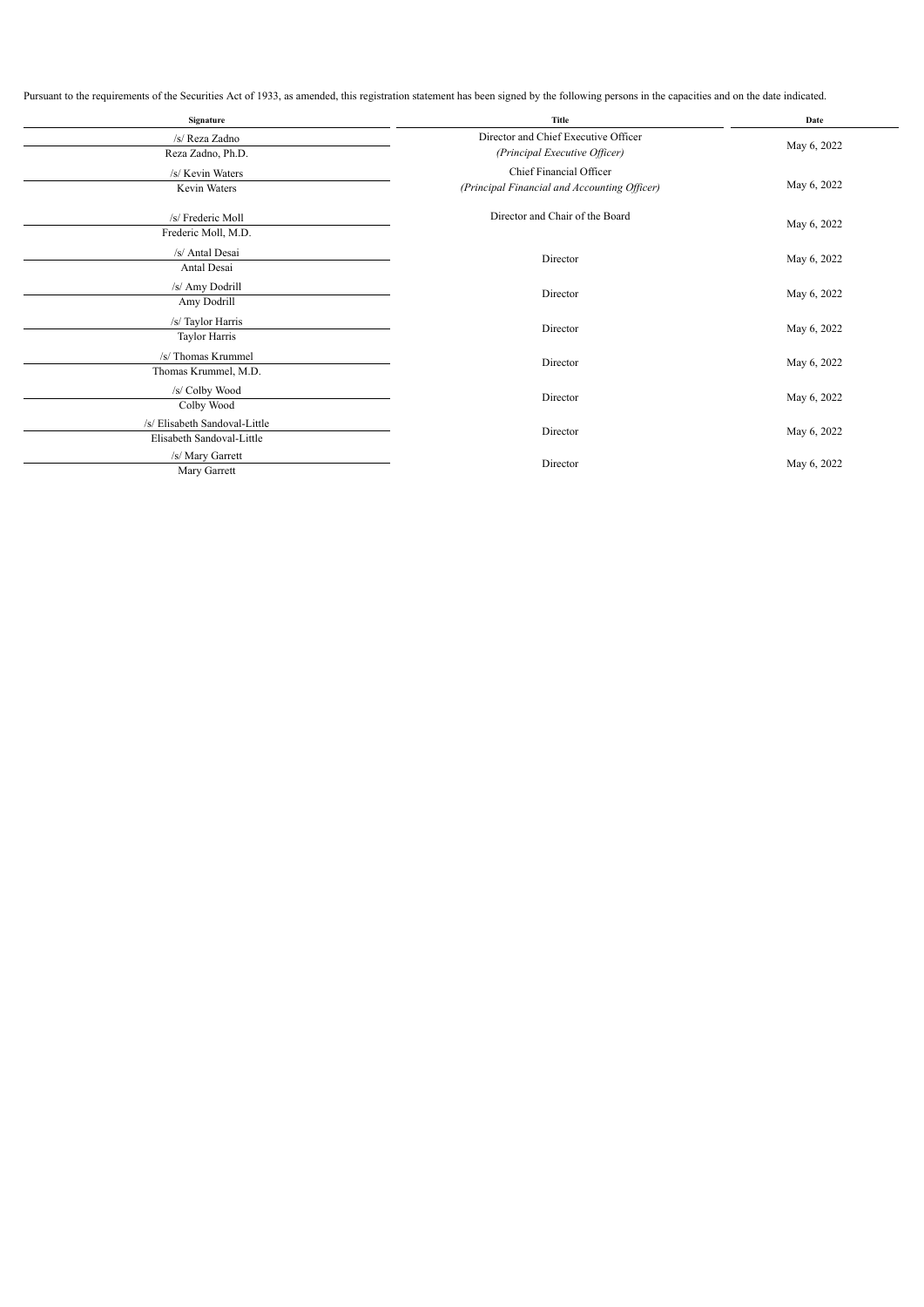## **CALCULATION OF FILING FEE TABLE FORM S-8**

(Form Type)

## **PROCEPT BioRobotics Corporation**

(Exact Name of Registrant as Specified in its Charter)

#### Table 1: Newly Registered Securities

<span id="page-4-0"></span>

|                      | <b>Security Type</b>              | <b>Security Class Type</b>                     | <b>Fee Calculation</b><br>Rule | <b>Amount Registered (1)</b> | Proposed<br>Maximum<br><b>Offering Price Per</b><br>Share $(2)$ | <b>Maximum Aggregate</b><br><b>Offering Price</b> | <b>Fee Rate</b>         | <b>Amount</b> of<br><b>Registration Fee</b> |
|----------------------|-----------------------------------|------------------------------------------------|--------------------------------|------------------------------|-----------------------------------------------------------------|---------------------------------------------------|-------------------------|---------------------------------------------|
| Fees to Be Paid      | Equity                            | Common Stock; \$0.00001 par<br>value per share | 457(c)<br>and<br>457(h)        | 2,620,548(3)                 | \$35.42                                                         | \$92,819,810.16                                   | \$92.70 per \$1,000,000 | \$8,604.40                                  |
| Fees Previously Paid |                                   |                                                |                                |                              |                                                                 |                                                   |                         |                                             |
|                      | <b>Total Offering Amounts</b>     |                                                |                                |                              | \$92,819,810.16                                                 |                                                   | \$8,604.40              |                                             |
|                      | <b>Total Fees Previously Paid</b> |                                                |                                |                              |                                                                 |                                                   |                         |                                             |
|                      | <b>Total Fee Offsets</b>          |                                                |                                |                              |                                                                 |                                                   |                         | __                                          |
|                      | <b>Net Fee Due</b>                |                                                |                                |                              |                                                                 |                                                   |                         | \$8,604.40                                  |

(1) Pursuant to Rule 416(a) under the Securities Act of 1933, as amended (the "Securities Act"), this registration statement shall also cover any additional shares of the Registrant's common stock that become issuable under the 2021 Equity Incentive Award Plan (the "2021 Plan") and the 2021 Employee Stock Purchase Plan (the "ESPP") by reason of any stock dividend, stock split, recapitalization or similar transaction effected without the Registrant's receipt of consideration which would increase the number of outstanding shares of common stock.

(2) Estimated in accordance with Rule 457(c) and 457(h) solely for the purpose of calculating the registration fee. The maximum price per share and the maximum aggregate offering price are based upon the average of the high and low prices of the Registrant's Common Stock as reported on the Nasdaq Global Market on May 4, 2022, which date is within five business days prior to filing this Registration Statement.

(3) Represents additional shares of the Registrant's Common Stock that became available for issuance on January 1, 2022 under the 2021 Plan and ESPP, by operation of automatic annual increase provisions respectively therein.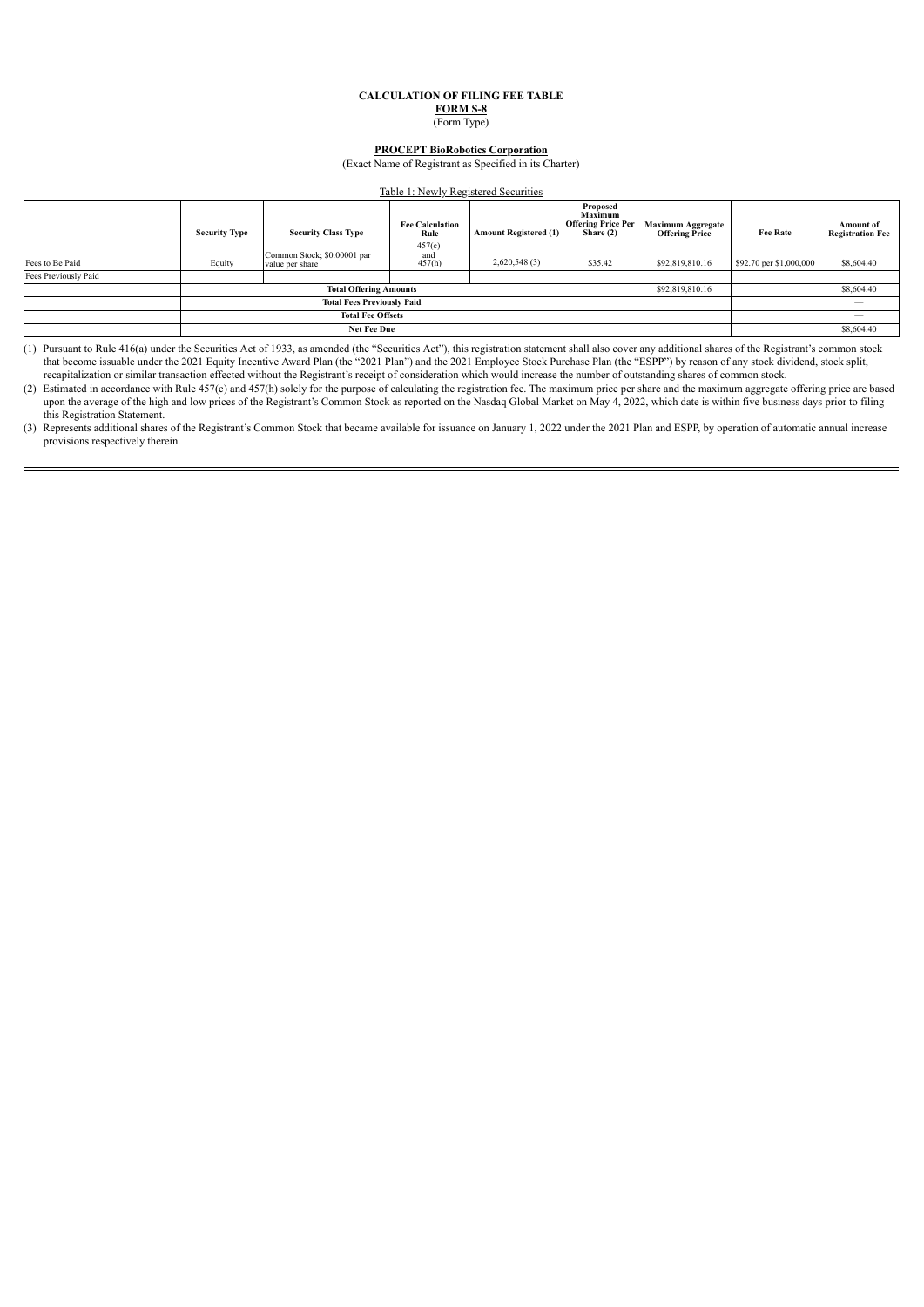# <span id="page-5-0"></span>**LATHAM&WATKINSLLP**

May 6, 2022

**PROCEPT BioRobotics Corporation** 900 Island Drive Redwood City, CA 94065

650 Town Center Drive 20th Eloon Costa Mesa, California 92626-1925 Tel: +1 714 540 1235 Fax: +1 714 755 8290 www.lw.com

FIRM / AFFILIATE OFFICES Austin Moscow Beijing Munich **Boston** New York Orange County **Brussels** Century City Paris Chicago Rivadh Dubai San Diego San Francisco Düsseldorf Frankfurt Seoul Hamburg Shanghai Hong Kong Silicon Valley Houston Singapore **Tel Aviv** London Los Angeles Tokyo Madrid Washington, D.C. Milan

## Re: Registration Statement on Form S-8 with respect to 2,620,548 shares of Common Stock of PROCEPT BioRobotics Corporation, par value \$0.00001 per share

To the addressee set forth above:

We have acted as special counsel to PROCEPT BioRobotics Corporation, a Delaware corporation (the "*Company*"), in connection with the preparation and filing by the Company with the Securities and Exchange Commission (the "Commission") of a registration statement on Form S-8 (the "Registration Statement") under the Securities Act of 1933, as amended (the "Act"), relating to the issuance of up to 2,620,548 shares of the Company's common stock, par value \$0.00001 per share (the "Shares"), which may be issued pursuant to the Company's 2021 Incentive Award Plan and the 2021 Employee Stock Purchase Plan (together, the "*Plans*"). This opinion is being furnished in connection with the requirements of Item  $601(b)(5)$  of Regulation S-K under the Act, and no opinion is expressed herein as to any matter pertaining to the contents of the Registration Statement or the prospectuses forming a part thereof, other than as expressly stated herein with respect to the issuance of the Shares.

As such counsel, we have examined such matters of fact and questions of law as we have considered appropriate for purposes of this letter. With your consent, we have relied upon the foregoing and upon certificates and other assurances of officers of the Company and others as to factual matters without having independently verified such factual matters. We are opining herein only as to the General Corporation Law of the State of Delaware, as amended (the "DCGL"), and we express no opinion with respect to any other laws.

Subject to the foregoing and the other matters set forth herein, it is our opinion that, as of the date hereof, when the Shares shall have been duly registered on the books of the transfer agent and registrar therefor in the name or on behalf of the recipients thereof, and have been issued by the Company for legal consideration in excess of par value in the circumstances contemplated by the Plans, assuming in each case that the individual issuances, grants or awards under the Plans are duly authorized by all necessary corporate action and duly issued, granted or awarded and exercised in accordance with the requirements of law and the applicable Plan (and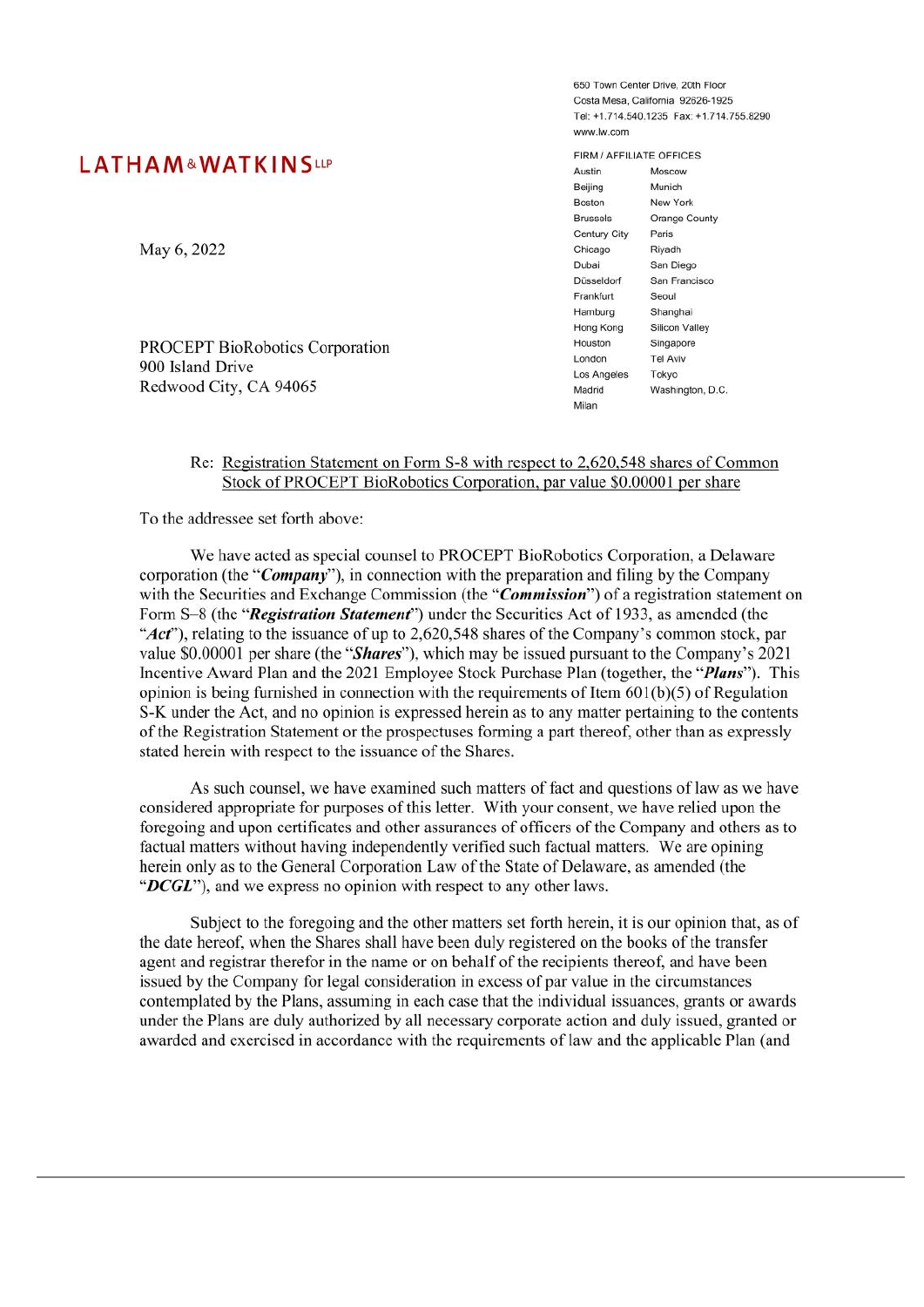

## **LATHAM&WATKINSLLP**

the agreements and awards duly adopted thereunder and in accordance therewith), the issue and sale of the Shares will have been duly authorized by all necessary corporate action of the Company, and the Shares will be validly issued, fully paid and nonassessable. In rendering the foregoing opinion, we have assumed that the Company will comply with all applicable notice requirements regarding uncertificated shares provided in the DGCL.

This opinion is for your benefit in connection with the Registration Statement and may be relied upon by you and by persons entitled to rely upon it pursuant to the applicable provisions of the Act. We consent to your filing this opinion as an exhibit to the Registration Statement. In giving such consent, we do not thereby admit that we are in the category of persons whose consent is required under Section 7 of the Act or the rules and regulations of the Commission thereunder.

Sincerely,

/s/ Latham & Watkins LLP